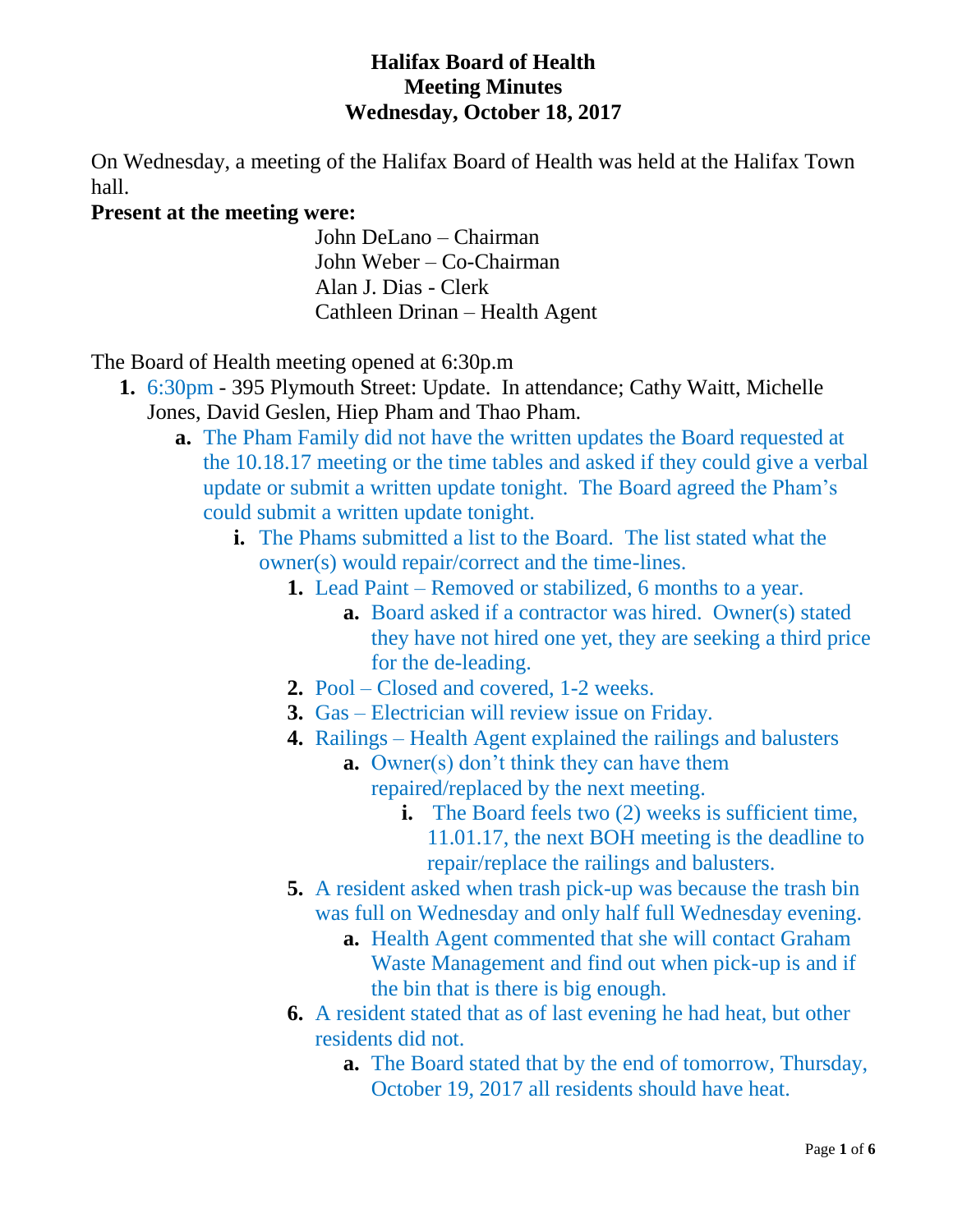- **b.** The owner(s) commented that the heat works perfectly and they believe the residents need only to shut off their heat then turn it back on and up.
	- **i.** The Board commented this is not an acceptable answer, it is the owner's responsibility to make this function properly.
	- **ii.** The Board Stated heat shall be restored to all tenants by end-of-day Sunday, October 22, 2017. **1.** The owner's agreed.
- **ii.** The Health Agent will contact the Fire Department and Building Department for their availability dates and pass them on to the owner(s) so they can select dates for appointments. The first appointment will be an outside visit.

## **2. Disposal Works Permits: Recommended for approval:**

# **a. Re-Approve**

- **i.** 85 Hayward Street
- A Motion was made to re-approve the four (4) bedroom septic plan design.

**Motion: John Weber Second: Alan Dias Unanimous vote on the motion**

# **3. Bring to Boards Attention:**

- **a.** Discussion on how to respond to possible security threats.
	- **i.** John DeLano will finish the brochure to present to the Board of Selectmen.

# **4. Discussion Items:**

- **i.** MHOA Annual Conference: (Sea Crest Beach Hotel in Falmouth, MA) – November 15-17, 2017. Health Agent and Chairman are registered.
	- **1.** John Delano, Chairman and Cathleen Drinan, Health Agent will be attending the MHOA Annual Conference.
- **ii.** MAHB Certificate Program: (Taunton Holiday Inn, Taunton, MA) November 18, 2017. Please let me know if you are interested in attending? EP funding not available, scholarship is possible.
	- **1.** John Delano, Chairman, John Weber, Co-Chairman, Alan Dias, Clerk and Cathleen Drinan, Health Agent will be attending the MAHB Certificate Program.
- **iii.** MEHA Food Sanitation, Food Inspection Tools and Regulating Cannabis Foods Educational Seminar: (Marlborough Courtyard, Marlborough, MA) – November 29, 2017 in Marlborough. Please let me know if you are interested in attending?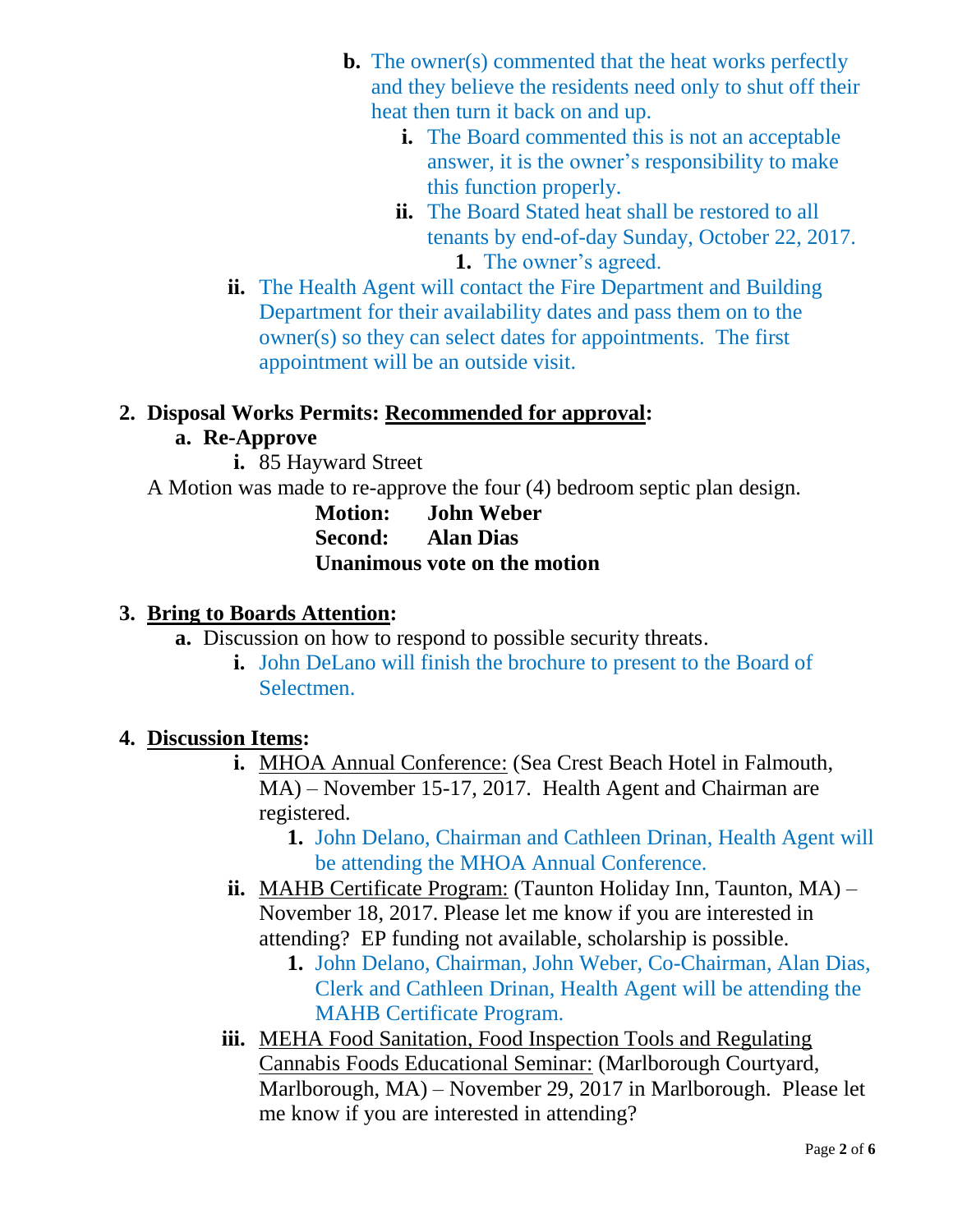- **1.** Board and Health Agent will not be attending the MEHA Food Sanitation, Food Inspection Tools and Regulating Cannabis Foods Educational Seminar.
- **iv.** Lyme and Tick-Borne Disease Symposium: (Southampton Arts Center, Southampton, NY) – A Massachusetts Conversation. Please let me know if you are interested in attending?
	- **1.** Board and Health Agent will not be attending the Lyme and Tick-Borne Disease Symposium.

# **b. Agent Report:**

- **i.** 320 Monponsett Street: People living in shed called for medical assistance. – The Agent updated the Board on the people living in shed and the call for medical assistance.
- **ii.** 11 Doris Road: Order to Correct. Did tenants leave?
	- **1.** The Board suggested checking water use and electric meter. Board also suggested checking the registry of deeds for name of trustee.
- **iii.** Food Safety Course: Should the on-line, inexpensive food safety course be mandatory for all food handlers to strengthen the person in charge (PIC) requirement?

A Motion was made to adopt as a policy to make mandatory the on-line, inexpensive food safety course for all food handlers to strengthen the person in charge (PIC) requirement. This policy will be adopted as a regulation at a later date.

| <b>Motion:</b> | <b>John Weber</b>            |
|----------------|------------------------------|
| Second:        | <b>Alan Dias</b>             |
|                | Unanimous vote on the motion |

- **iv.** Re-Visit inspection upon change of ownership and before and after a rental. – Question on if this is a mandatory condition of the State. Agent will check with DPH.
- **v.** Catherine Brown: Rabies Exposure training. Will invite more, as it appears not many attending. – Agent updated the Board on the Rabies Exposure training for municipal employees by Catherine Brown, DPH, being held on Friday, October 27, 2017.
- **vi.** Wellness programs have begun! Agent updated Board.
- **vii.** Covenant cases: Ponds sampled 10-17-17. All good.
- **viii.** Harmony II: Agent updated Board that Harmony II was told to instruct their employees if they want someone to accompany the inspector in the back area. And, no, the inspector does not make appointments.

# **5. The Following to be signed**:

**a. Meeting Minutes: -** Board Approved and Signed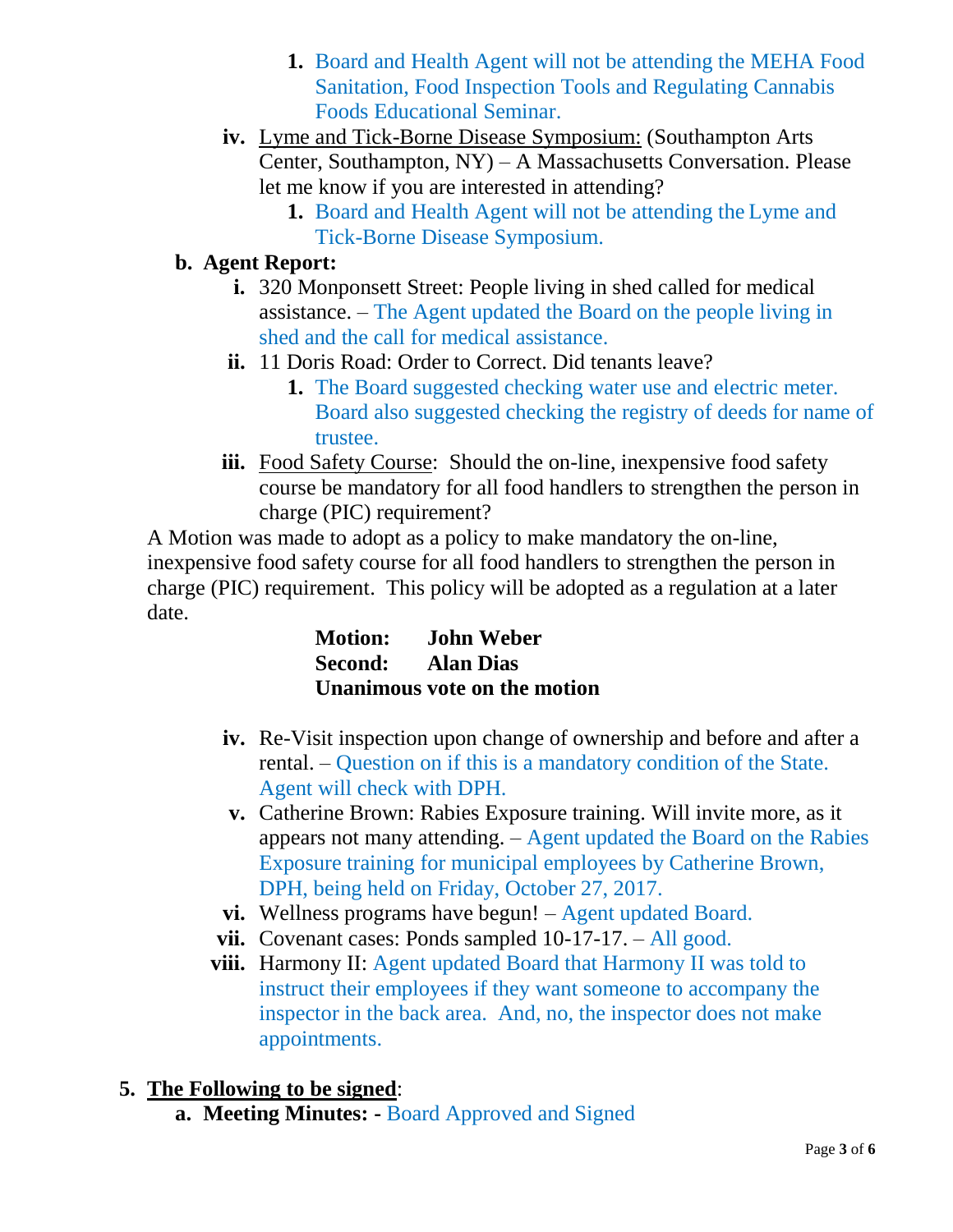- **i.** October 04, 2017 Meeting Minutes
- **b. Expense Account# 01-512 – FY 18-05 -** Board Approved and Signed
	- **i. G&L Labs** Invoice# 00082029 July Beach Sample Tests for E.coli:
		- **1.** July 05, 2017
			- **a.** Holmes Street Beach \$15.00
			- **b.** Lingan Street Beach \$15.00
		- **2.** July 11, 2017
			- **a.** Holmes Street Beach \$15.00
			- **b.** Lingan Street Beach \$15.00
		- **3.** July 18, 2017
			- **a.** Lingan Street Beach \$15.00
		- **4.** July 25, 2017
			- **a.** Lingan Street Beach \$15.00
	- **ii. G&L Labs** Invoice# 00082489 August Beach Sample Tests for
		- E.coli: **-** Board Approved and Signed
			- **1.** August 01, 2017
				- **a.** Holmes Street Beach \$15.00
				- **b.** Lingan Street Beach \$15.00
			- **2.** August 08, 2017
				- **a.** Holmes Street Beach \$15.00
				- **b.** Lingan Street Beach \$15.00
			- **3.** August 15, 2017
				- **a.** Lingan Street Beach \$15.00

## **c. Revolving Account# 25-513 – FY 18-07**

- **i. G&L Labs** Invoice# 00082029 July Beach Sample Tests for
	- E.coli: **-** Board Approved and Signed
		- **1.** July 05, 2017
			- **a.** Annawon Drive Beach \$15.00
			- **b.** Halifax Beach \$15.00
			- **c.** Twin Lakes Condominium Beach \$15.00
		- **2.** July 11, 2017
			- **a.** Annawon Drive Beach \$15.00
			- **b.** Halifax Beach \$15.00
			- **c.** Twin Lakes Condominium Beach \$15.00
		- **3.** July 18, 2017
			- **a.** Annawon Drive Beach \$15.00
			- **b.** Twin Lakes Condominium Beach \$15.00
		- **4.** July 25, 2017
			- **a.** Annawon Drive Beach \$15.00
			- **b.** Twin Lakes Condominium Beach \$15.00
- ii. **G&L Labs** Invoice# 00082489 August Beach Sample Tests for E.coli: **-** Board Approved and Signed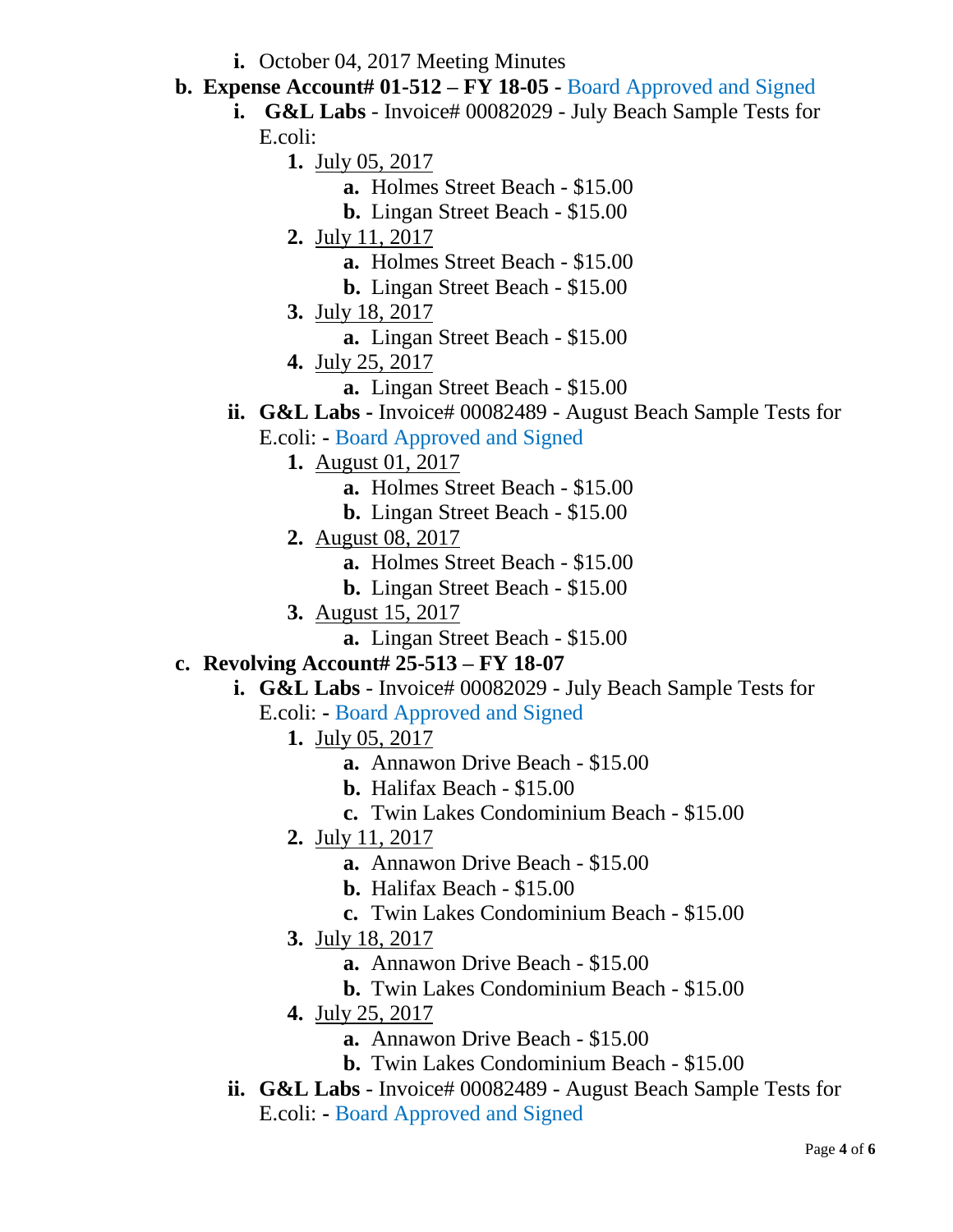- **1.** August 01, 2017
	- **a.** Annawon Drive Beach \$15.00
	- **b.** Halifax Beach \$15.00
	- **c.** Twin Lakes Condominium Beach \$15.00
- **2.** August 08, 2017
	- **a.** Annawon Drive Beach \$15.00
	- **b.** Halifax Beach \$15.00
	- **c.** Twin Lakes Condominium Beach \$15.00
- **3.** August 15, 2017
	- **a.** Annawon Drive Beach \$15.00
	- **b.** Twin Lakes Condominium Beach \$15.00
- **iii. Kathleen DeVasto-Piemonte** Kitchen Inspections/Re-Inspection
	- **1.** Invoice#100417: **-** Board Approved and Signed
		- **a.** Grille 58 Inspection \$50.00
		- **b.** Harmony Two Liquor Inspection \$50.00
		- **c.** Subway Inspection \$50.00
		- **d.** Stop & Shop Market Inspection \$50.00
	- **2.** Invoice#101217: **-** Board Approved and Signed
		- **a.** Subway Re-Inspection \$25.00
- **d. Nursing Services Account# 01-522 – FY 18-03 -** Board Approved and **Signed** 
	- **i.** Norwell Visiting Nurse Association Invoice# HBOH0917 Nursing Services for September, 2017 - \$443.32
- **e. DHCH Expenditure Account# 28-507-5784 – FY 18-02 -** Board Approved and Signed
	- **i.** D.H. Fletcher Excavating, Co. David Fletcher Invoice#  $4202 -$ 50% of Down Payment on Septic System Upgrade – 2 Carver Street – \$6,250.00

### **f. Permits**:

- **i.** Nessralla Farm Corn Maze Large Outdoor Event Permit, September 29, 2017 to October 31, 2017.
- **ii.** Nessralla Concessions Mobile Food Permit for the Corn Maze September 29, 2017 to October 31, 2017.
- **iii.** Mudfest Large Outdoor Event Permit, November 12, 2017.
- **iv.** Nessralla Concessions Mobile Food Permit for the November 12, 2017 Mudfest.
- **v.** Wicked Smokin BBQ Mobile Food Permit for the November 12, 2017 Mudfest.
- **vi.** North American Amusement, Inc. Jool's Fried Dough Mobile Food Permit for the November 12, 2017 Mudfest.